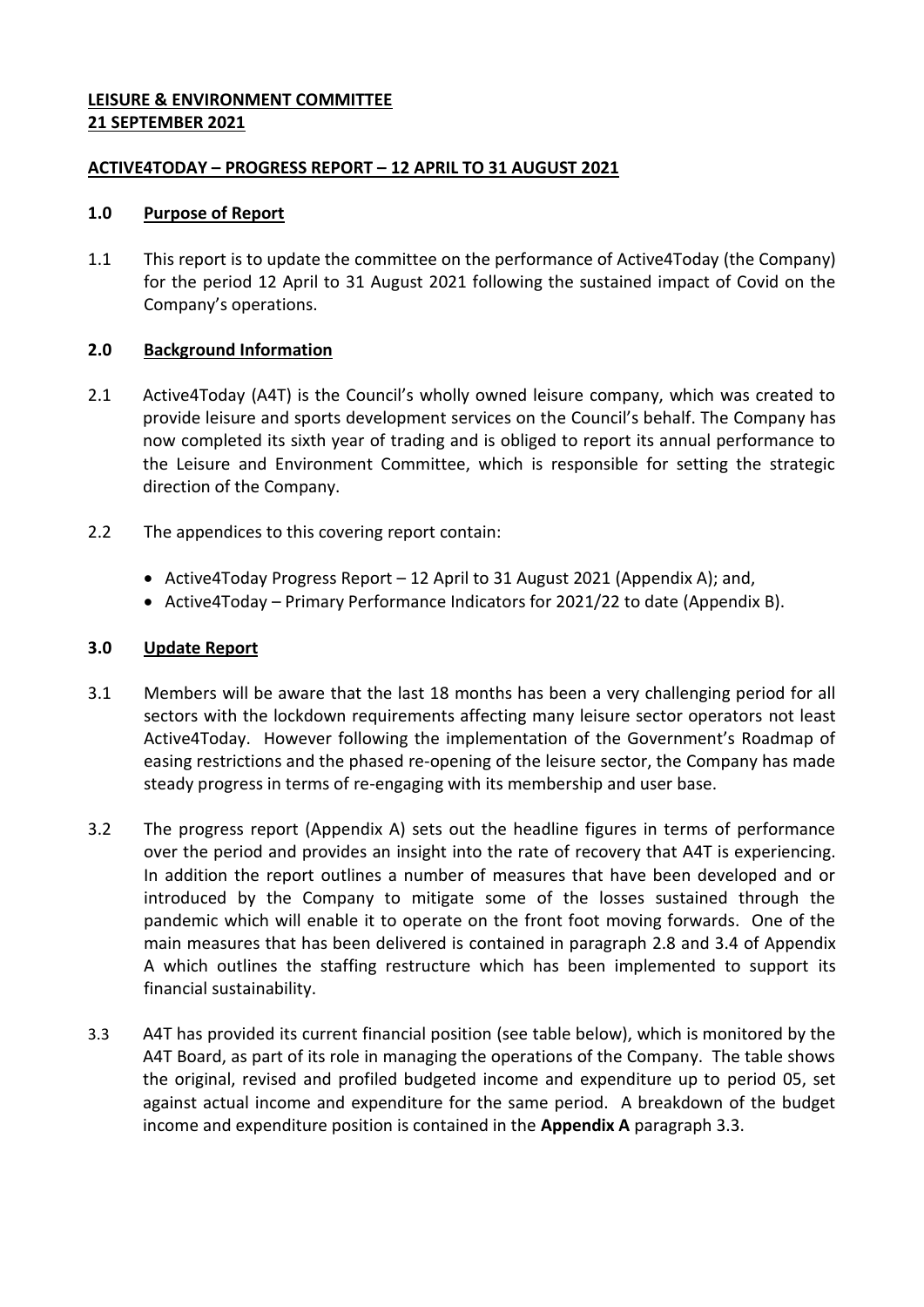3.4 This budget will be subject to further revisions throughout the year, as a result of the lockdown from December 2020 to April 2021 and the lower than expected starting position of the membership base. This is significant for the Company, as the budget for 2021 – 2022 (set in January 2021) was based on a higher membership and income target starting point. However, conversely expenditure will also continue to be revised as savings (especially in salaries) work through the finance.

|                                          | Original 2021-2022<br>budget:<br>income/exp | Full<br>revised:<br>vear<br>31.08.2021 | 31.08.21<br>Variance<br>to 2021-22:<br>original budget |  |  |  |
|------------------------------------------|---------------------------------------------|----------------------------------------|--------------------------------------------------------|--|--|--|
| Furlough/ Grant Income                   | £0                                          | £94,385                                | $-E94,385$                                             |  |  |  |
| <b>Other Income (management</b><br>fees) | £0                                          | £0                                     | £0                                                     |  |  |  |
| <b>Total income</b>                      | £2,381,420                                  | £2,184,395                             | £197,025                                               |  |  |  |
| <b>Staff</b>                             | £1,978,700                                  | £1,695,385                             | $-E283,315$                                            |  |  |  |
| Premises                                 | £666,870                                    | £653,435                               | $-E13,435$                                             |  |  |  |
| Supplies and services                    | £573,450                                    | £558,250                               | $-E15,200$                                             |  |  |  |
| <b>Total expenditure</b>                 | £3,219,020                                  | £2,907,070                             | $-£311,950$                                            |  |  |  |
| Surplus/Deficit                          | £837,600                                    | £722,675                               | $-£114,925$                                            |  |  |  |

- 3.5 In January 2021, the Company was predicting a deficit for 2021-2022 in the region of £840k. This is approximately £640k over its usual position, based on receiving the usual £200k management fee from the Council. As previously stated, this is a direct result of the impact of Covid and the pension costs associated with the pooled arrangement with the Council which has been reported to Members in previous reports.
- 3.6 As set out in the table above, the Company are making progress in reducing the predicted in-year deficit and is currently forecasting a deficit of £723k. This is an improved picture for both organisations, however, members will be aware that this is based on period 5 information and currently there remains a very difficult course to navigate for the leisure industry. Uncertainty surrounding take up and confidence of members returning to the leisure centres and any future impacts which Covid may have, especially with new variants continuing to occur and potential seasonal spikes taking place, when the leisure centres would be traditionally moving into their busiest period, quarter 4. Therefore close monitoring will take place over the next few months and ongoing revisions of the financial position for the Company will take place in order the most up to date position can be provided to the Council with regards to the Company's expected deficit for 2021 – 2022.
- 3.7 Usage performance data is detailed in **Appendix B** and shows the comparison of usage in both 2019 and 2020 to give members an idea of the overall position currently. In addition to the quantitative data provided, more qualitative performance is provided to the committee regarding sports development. However, due to the sports development team only recently returning to the Company from furlough there has been limited sports development work taking place. To date the team has supported the opening of the new swimming pool at the Dukeries Leisure Centre, the development and delivery of summer holiday activities and the set up and commencement of the club bookings at partner sites. A report will be provided to the next Leisure and Environment committee, which will set out what work has been undertaken from September (as schools and clubs return) and what work is planned in for the remainder of the financial year.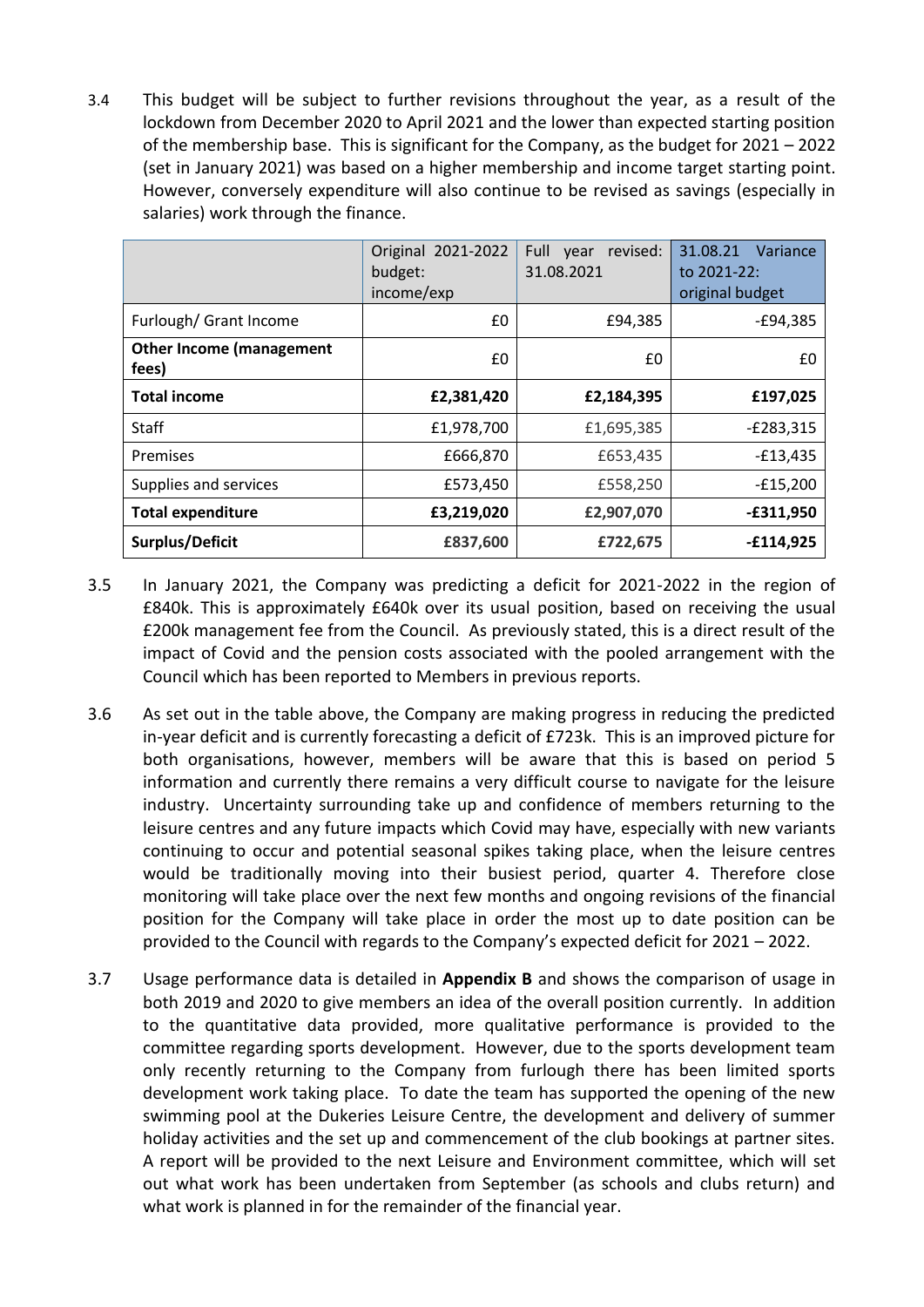3.8 As previously reported to the Committee, the membership base for both adults and children at all sites, had been on a decline since December 2019, with the main reduction in membership being experienced at NSFC. The table below provides an overview of membership information from April 2021 and how this has begun to build again since reopening.

| <b>Site</b>   | <b>Type</b> | <b>Opening</b> | actual | <b>Actual</b> | for   | Actual | for   | <b>Actual</b> | for   | Actual        | for   |
|---------------|-------------|----------------|--------|---------------|-------|--------|-------|---------------|-------|---------------|-------|
|               |             | for April      |        | May           |       | June   |       | July          |       | <b>August</b> |       |
| <b>BLC</b>    | Adult       |                | 510    |               | 557   |        | 577   |               | 601   |               | 619   |
| <b>DLC</b>    | Adult       |                | 573    |               | 620   |        | 642   |               | 699   |               | 845   |
| <b>NSFC</b>   | Adult       |                | 2,677  |               | 2,762 |        | 2,812 |               | 2,913 |               | 2,985 |
| <b>BLC</b>    | Child       |                | 9      |               | 13    |        | 15    |               | 15    |               | 17    |
| <b>DLC</b>    | Child       |                | 161    |               | 163   |        | 209   |               | 254   |               | 272   |
| <b>NSFC</b>   | Child       |                | 1,358  |               | 1,364 |        | 1,403 |               | 1,431 |               | 1,446 |
| <b>Totals</b> |             |                | 5,288  |               | 5,479 |        | 5,658 |               | 5,913 |               | 6,184 |

- 3.9 Up to 31 August 2021 of the 6,184 live members currently paying a direct debit membership, there are approximately 56 who have frozen their memberships for either medical reasons or financial reasons. The current level of adult membership at DLC has increased and has surpassed the pre-Covid position in April 2020 of 836. This demonstrates that the swimming pool has had a positive impact and has encouraged more adults to join the direct debit membership, seeing the value and wanting to participate more regularly in physical activity. The position at BLC of 619 is positive with more work to do to return to the pre-Covid level of 739. This work is now underway with a member of the sports development team focussing on this community and surrounding villages for the next 6 months.
- 3.10 The current level of adult membership of 2,985 at NSFC was last experienced in May 2016 (3,063), during the first month of the new leisure centre opening. This, steadily increased, to a peak of 4,775 adult members in July 2019. In view of the hard work and efforts of all A4T staff over the last 4 years, this reduction is extremely disappointing. However, work is currently taking place to address this and the Company is confident these figures will increase steadily over the coming months.
- 3.11 Based on the current live membership base of A4T, the Company is now operating at 70% of live members against pre-Covid numbers which compares favourably with the sector as a whole which is currently operating at 55% according to UKActive.
- 3.12 From 12 April 2021 to 31 August 2021, user visits across all sites reached 325,222 which is significantly more than the data reported for 2020 due to the months of the centres being open following the initial closure in March 2020.

# **4.0 Equalities Implications**

4.1 There are no adverse equalities implications arising from this report I respect of protected characteristics. The re-provision of a pool at Ollerton will improve access opportunities for the local community thereby making a positive contribution to the equality and diversity agenda.